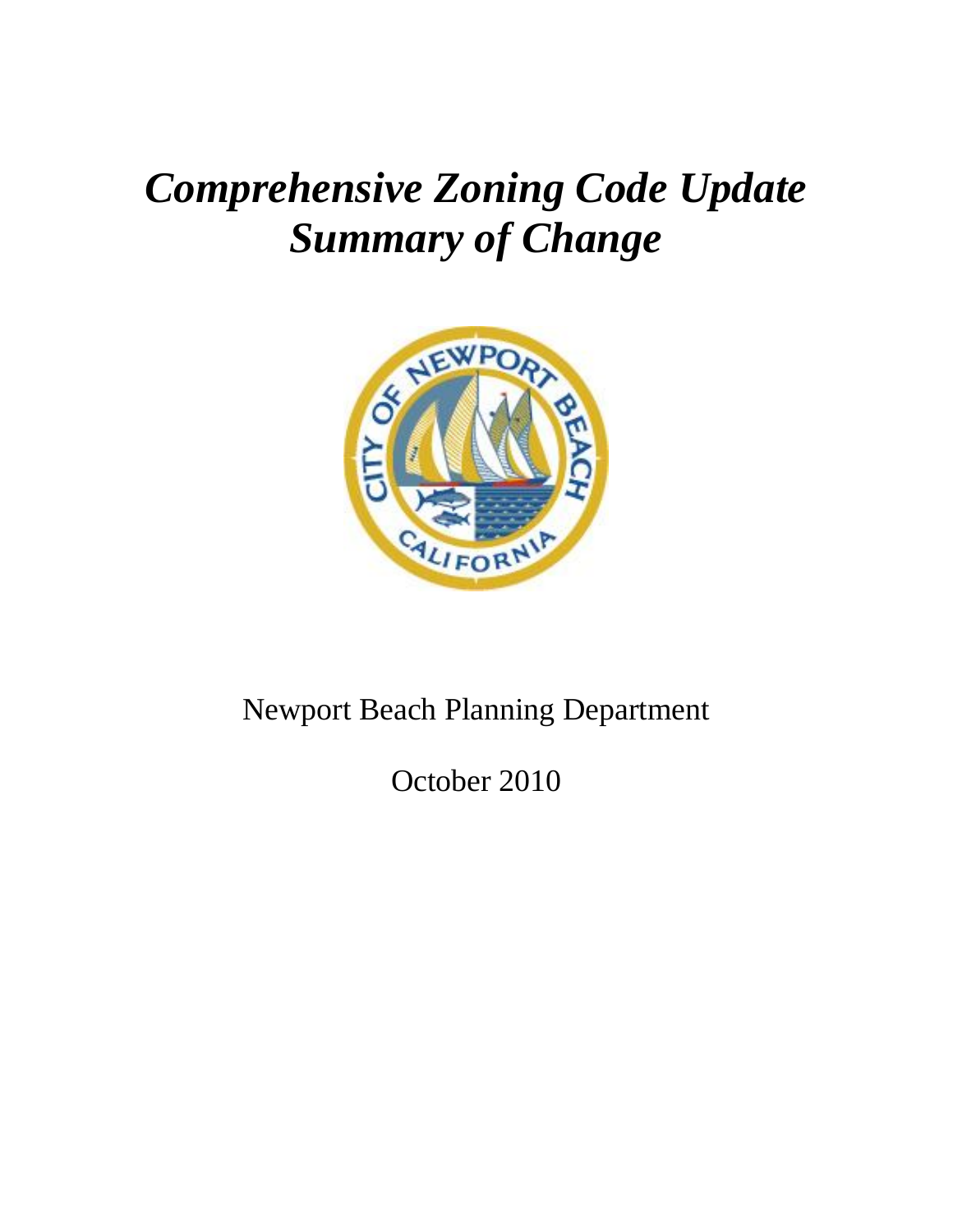## **Part 1 – Zoning Code Applicability (page 1-3)**

Part 1 of the draft code replaces Chapter 20.01 of the current Code. This Part includes the purpose of the zoning code, provisions for interpretations and an explanation of the zoning map. There are two notable differences between the current code and the draft code. First, section 20.10.040A of the draft code states that the City Council may exempt specific City implemented projects by adopting a resolution at a noticed public hearing upon setting forth the specific Code provisions that would apply in the absence of the exemption. The current code does not contain such language as state law allows cities to exempt their public projects from zoning rules. The second difference is the zoning map. The current code uses a set of over seventy 8.5 x 11 Districting Maps to depict the zoning districts, density, intensity and setbacks. The draft code utilizes a large format map (36″ x 48″) to depict zoning districts, density and intensity and set of thirty-one 11″ x 17″ setback maps (see Part 8 for the setback maps).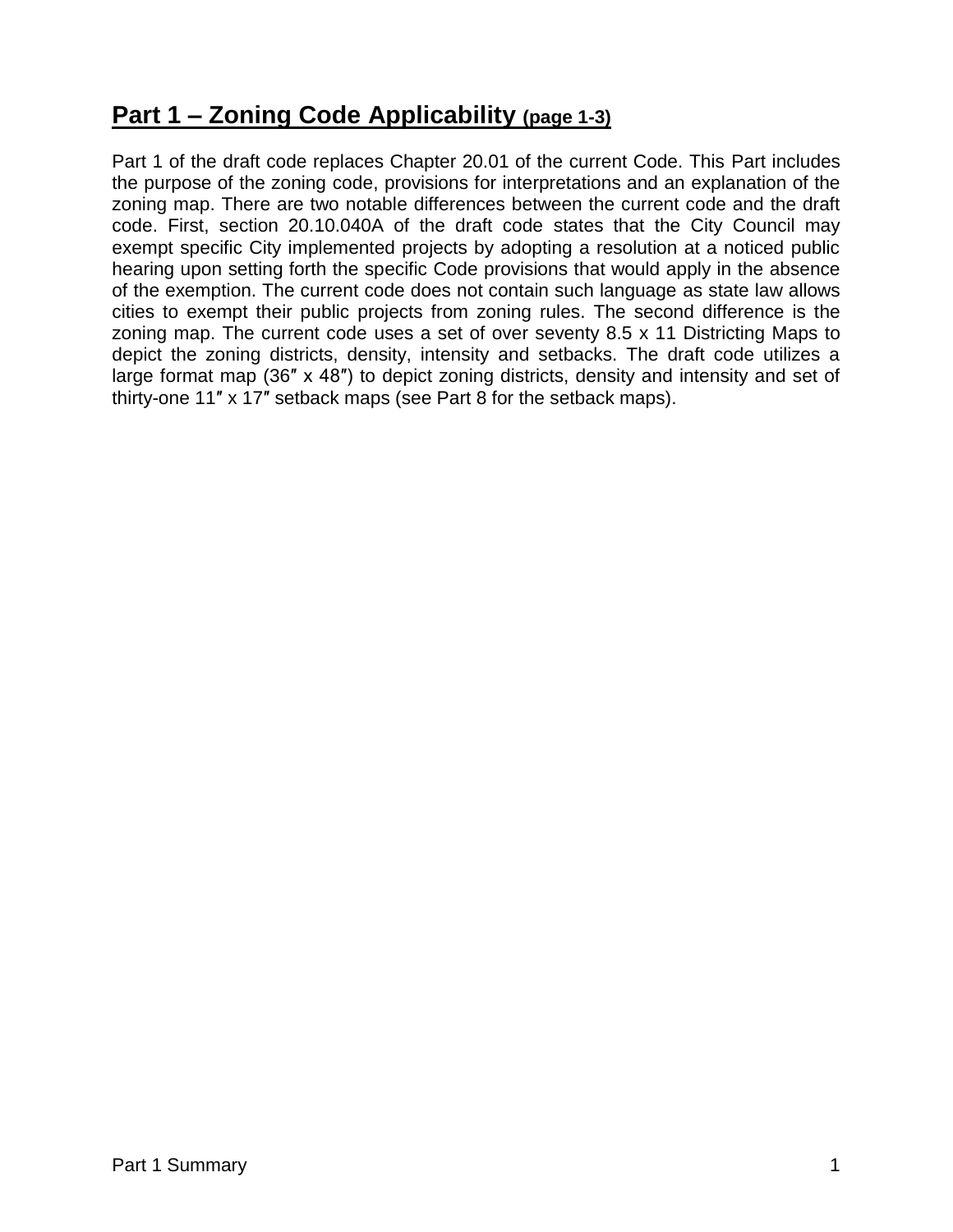## **Part 2 – Zoning Districts, Allowable Land Uses and Zoning District Standards**

Part 2 establishes all zoning districts, their allowed uses and district standards to implement the uses of land established by the General Plan. The districts are identified on the Zoning Map and the various zones correspond to the General Plan Land Use Plan maps and land use categories. The density of residential use and intensity of nonresidential use allowed within the various zones is no greater than allowed by the Land Use Element of the General Plan. Part 2 is the heart of the Zoning Code and each of the other Parts of the code are directly related.

Each zone has a list of allowed uses and those uses are defined in Part 7 (Definitions). Uses are either allowed by right or are subject to discretionary review such as a Limited Term Permit (LTP), Minor Use Permit (MUP) or Conditional Use Permit (CUP). If a particular use is not listed in the tables, it is not allowed unless the Planning Director finds (i.e. interprets) that an unlisted use is similar to a listed use. These discretionary permits processes are defined in detail within Part 5 (Planning Permit Procedures), but for now, the LTP simply allow uses for a limited amount of time and the review authority is the Zoning Administrator. The MUP is a reflection of the current process where the Planning Director may issue certain Use Permits. The Zoning Administrator is the review authority for MUPs. A CUP is no different than the current Use Permit process where the Planning Commission is the review authority.

#### **Allowed Uses**

The specific entries within the various allowed use tables were developed by staff and the City's consultant with specific input and oversight from the General Plan Implementation Committee. Entries are based upon current zoning regulations, the purpose of each zone and its corresponding land use category of the Land Use Element of the General Plan, related policies of General Plan, and the locations of the various zones and their unique relationships with their surroundings. Other factors influenced the entries within the allowed use tables including a desire to simplify the process wherever possible, to maintain consistency with any applicable State laws, and to avoid creating nonconforming uses where possible. The allowed use tables also contain references to specific use regulations that are located within Part 4 (Standards for Specific Land Uses) as a way to highlight for the reader additional regulations for that listed use. The most noteworthy changes relate to the sale of alcohol and eating and drinking establishments, which are discussed below in Part 4.

#### **Development Standards**

Each of the zones has base development standards that are listed in several tables. Those standards include minimum lot dimensions, density or intensity limits, minimum setbacks, lot coverage limits, floor area limits, structure height, open space, fencing, landscaping, lighting, parking and signs among others. In many cases, specific dimensions, areas, percentages or ratios appear but in other cases, there is a reference to a separate Chapter or Section where the standards can be found when those standards are too complex to appear within the development standard tables.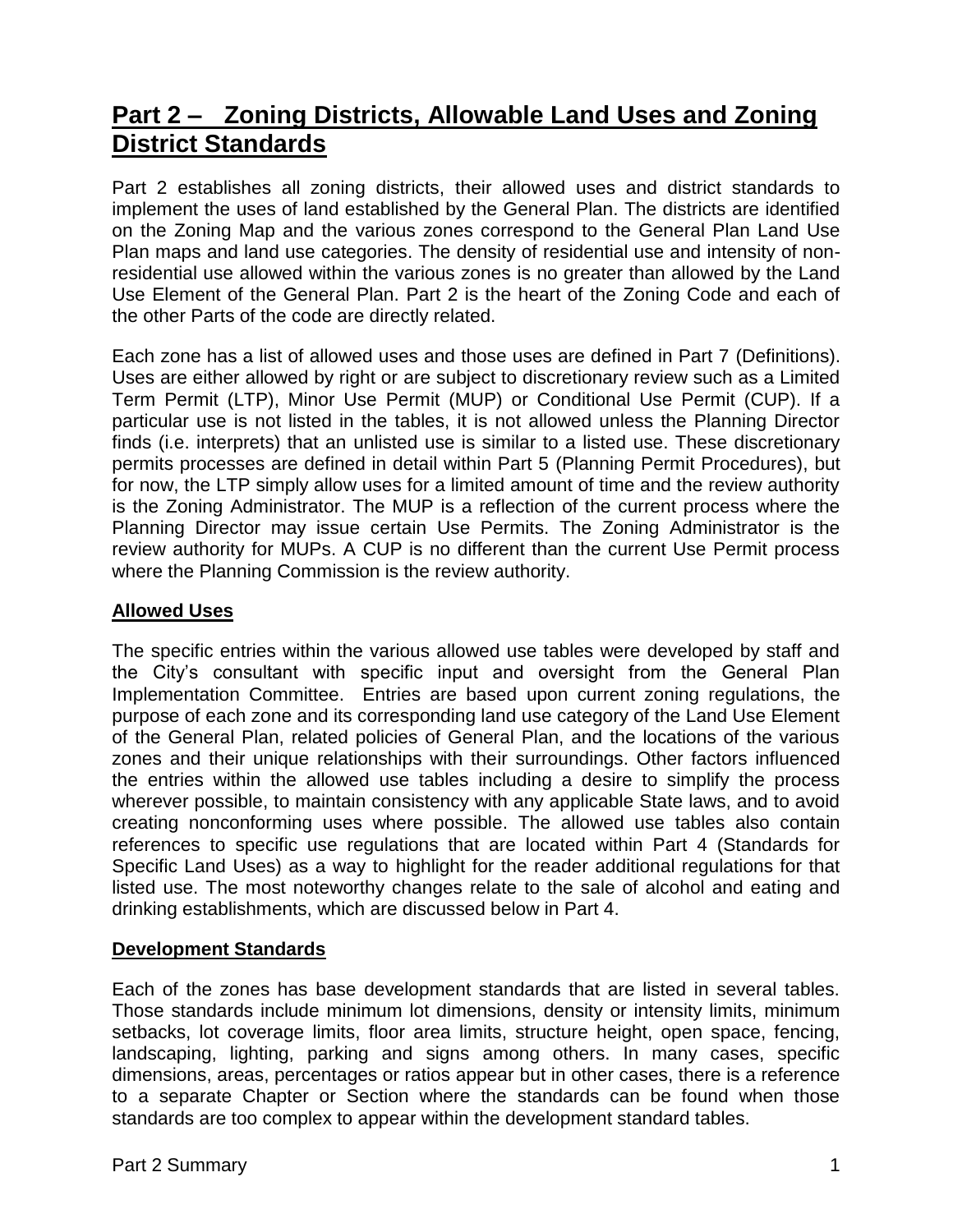As with the allowed use tables, the development standards tables were developed by staff and the City's consultant with specific input and oversight from the General Plan Implementation Committee. Most of the standards are based upon current zoning regulations so as to avoid creating nonconformities. Where new standards were necessary for new zones, entries were based upon existing standards for similar uses within existing zoning classifications.

In residential districts, the current existing floor area limit (FAL) and lot coverage standards will be retained. Subterranean basements will not count towards the maximum FAL in zoning districts that utilize the FAL. A new provision limits  $3<sup>rd</sup>$  floors to 15% or 20% of the buildable area of the lot, depending on the lot width. Another change is the elimination of the current open space provision, which is replaced by an open volume provision that will create building modulation to improve designs and provide noticeable and useful open space. It is important to note that single family residences and duplexes within existing Planned Communities and those regulated by lot coverage standards would not be affected by the third floor and open volume provisions. Another change is the inclusion of the several of the 2007 Design Criteria. This change will be outlined below in Part 3 (site Planning and Development Standards). Another change to note is the method of measuring the height of buildings. The height limits are not changing, but the practice of measuring the height of a sloping roof at its midpoint is being eliminated for a far simpler method. Again, this change will be highlighted below in Part 3. The last change to note is an increased alley setback for all new residential buildings when the alley is narrow (10 feet) and the lot on the other side of the alley has its side yard abutting the alley. This increased setback will improve vehicle circulation in the alleys in these specific cases.

#### **Changes to Zones**

The boundaries and use of existing residentially-zoned properties remain unchanged, although the names of the various residential zones have been altered. For example, the R-1.5 zone for Balboa Island becomes R-BI, the R-1-B becomes the R-1-6000 and the MFR zone becomes the RM zone.

Existing commercial zones (RSC, RMC and APF) have been diversified. The existing retail zones (RSC and some RMC areas) are now the CC (Commercial Corridor), CG Commercial General), CN (Commercial Neighborhood), CM (Commercial Recreational and Marine) and the CV (Commercial Visitor-Serving). The existing office zone (APF) becomes the OA (Office – Airport), OG (Office – General), OM (Office – Medical) and the OR (Office – Regional).

The existing industrial zones (M-1, M-1-A and IBP) were condensed into the IG (Industrial Zoning District) due to the contraction of industrially designated land.

The existing institutional zone (GEIF) was split into two new zones, the PF (Public Facilities) and PI (Private Institutional) to differentiate between public and private institutions.

All boundaries and uses in all existing Planned Community Districts remain unchanged.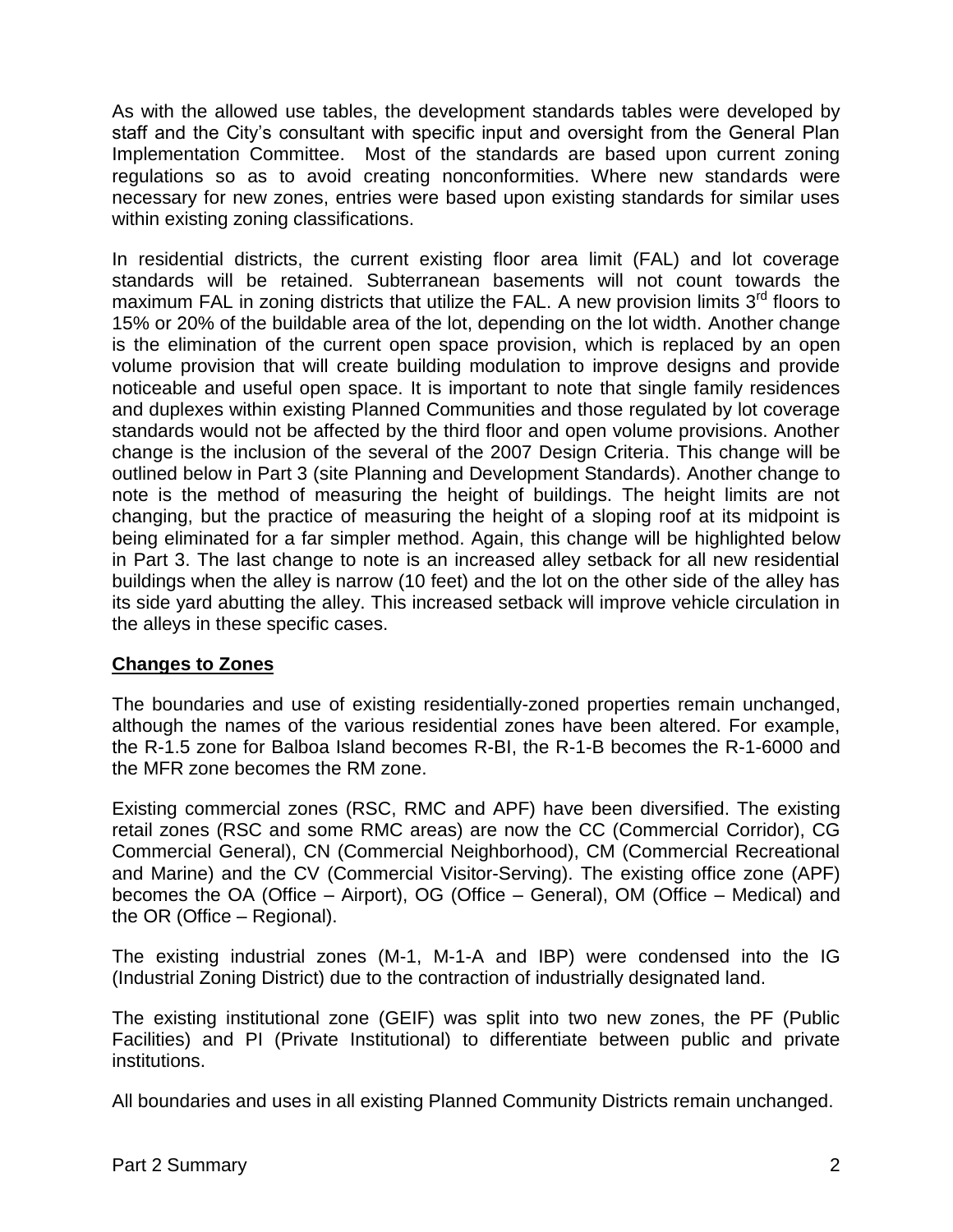The existing open space zones (OS-A and OS-P) were altered to create the PR (Parks and Recreation) for active areas and the OS (Open Space) zone primarily for resource protection.

The updated General Plan establishes a variety of mixed-use land use designations that were applied to areas where mixed-use development is allowed by existing regulations as well as new areas such as Mariner's Mile and several properties along Dover Drive. The MU-V (Mixed-Use Vertical) zone is applied to areas where residential units are presently allowed above a commercial use and this zone is designed to replicate existing standards. The MU-MM (Mixed-Use Mariner's Mile), MU-DW (Mixed-Use Dover/Westcliff) and the MU-CV/15<sup>th</sup> St (Mixed-Use Cannery Village and 15<sup>th</sup> Street) zones are new and were designed for the specific provisions and limited residential uses allowed by the General Plan for these areas. The MU-W1 and MU-W2 (Mixed-Use Water) are to address mixed-use development for locations on Newport Bay and on Marine Avenue.

#### **Specific Plans**

Five existing specific plan districts (Newport Shores, Mariner's Mile, Cannery Village/McFadden Square, Central Balboa, and Old Newport Boulevard) are eliminated and replaced with the various zones identified above based on the General Plan. The Santa Ana Heights Specific Plan is the only adopted specific plan that will remain unchanged, although it will be re-adopted by ordinance separately.

#### **Overlay Zoning Districts**

The number and type of "overlay" districts will be reduced as a result of the expanded zoning districts. The "B" overlay has been eliminated with it provisions being incorporated within the new residential zones. The "R" or Residential overlay, and the "MM" or Mariner's Mile overlay are both eliminated with their provisions being replaced by the mixed-use zones. The "IS" or Interim Study overlay is being eliminated altogether. The "SPR" or Site Plan Review overlay, and the "PRD" or Planned Residential Development overlay have been replaced by updated permit processes contained within Part 5 of the new Zoning Code. The existing "MHP" or Mobile Home Park overlay, and the "PM" or Parking Management overlay remain.

One new overlay district has been added, the Bluff overlay. The purpose of this proposed overlay district is to implement specific policies of the Natural Resources Element of the General Plan that require limiting development to the predominant line of existing development to preserve visual quality, protect public views and to ensure safety. The proposed overlay is reflected on the Zoning Map with detailed maps found in Part 8. A Canyon overlay district to implement similar policy objectives for Buck Gully and Morning Canyon has not been included at this time as it requires additional analysis. In the interim, staff will continue to implement the Natural Resources Element Policy NR 23.6 that requires new development to be within the predominant line of existing development.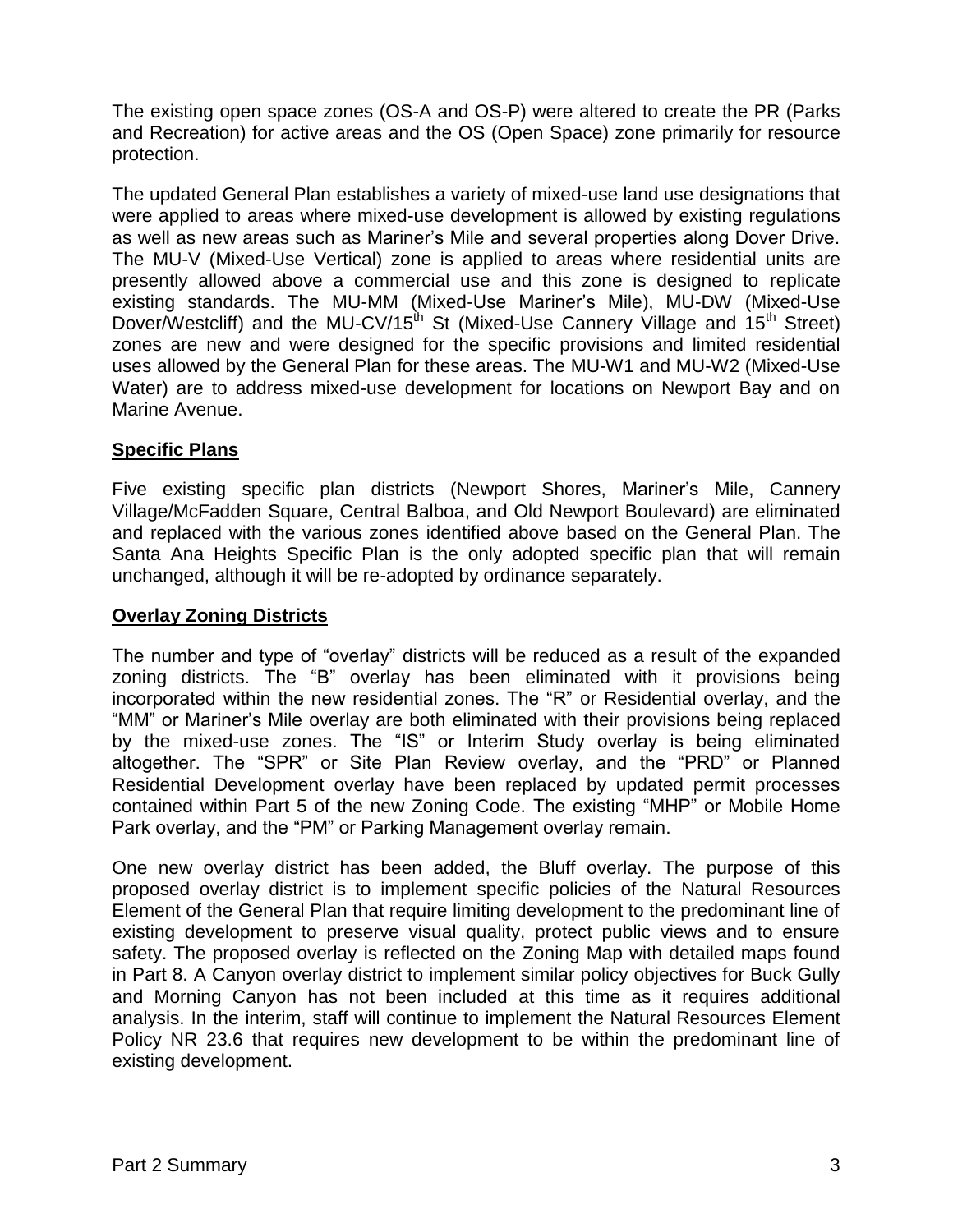## **Part 3 - Site Planning and Development Standards**

The following outlines notable changes within Part 3 of the Draft Zoning Code:

#### **Section 20.30.020 - Buffering and Screening (page 3-5)**

The current code (Section 20.60.020) provides for the screening of mechanical equipment from view. This section has been revised to add standards to address the interfaces between residential and nonresidential uses and buffering requirements to reduce impacts between incompatible land uses. Also, it adds screening requirements for outdoor storage and display and solid waste storage areas.

#### **Section 20.30.040 - Fences, Hedges, Walls and Retaining Walls (page 3-7)**

The current code (Section 20.60.030) provides limits on the height of fences, hedges and walls. This section has been revised to limit the height of retaining walls and to require that they be terraced to help minimize alteration of slopes. Also, it increases the maximum height for fences, hedges and retaining walls within front setback areas from 36 to 42 inches consistent with the minimum height of guardrails pursuant to the Building Code. Provisions were also included to allow protective fencing for pools and spas, which must be a minimum height of 5 feet, when required Building Code.

#### **Section 20.30.050 - Grade Establishment (page 3-10)**

Section 20.65.030 of the current code requires the use of the "natural grade" as the baseline grade to measure the height of buildings and structures. The height is measures from height from "the grade below" which equates to height being measured from an uneven, undulating surface (e.g. a potato chip). Subsection 20.65.030.B addresses sites that have been altered where the finished grade of filled areas is used and the finished grade of excavated surfaces is not used. These existing provisions are challenging to implement when designers are designing buildings to take advantage of every inch below height limits and owners are seeking ever taller structures. The revised provisions simplify the way grade is established for the purpose of measuring building height. In cases where the slope is 5% or less, a simple average of the existing grade will be used. In cases where the average grade is greater than 5%, a sloping grade plane will be used and Figure 3-4 on page 3-14 shows the grade plane concept. These new techniques will save time for staff, owners and builders.

#### **Section 20.30.060 - Height Limits and Exceptions (page 3-13)**

Chapter 20.65 of the current code establishes height limits for zoning districts and it identifies several limited exceptions e.g. roof peaks, vents, chimneys, flag poles, etc.). Height limits are not changing. The draft section eliminates the practice of measuring the height of buildings at the mid-point of sloping roofs. Flat roofs, including parapet walls or guardrails, and the peak of sloping roofs (slopes 3:12 or greater) will not be any higher than presently allowed based upon a property's zoning designation (e.g. R-1, CG, PC, etc.).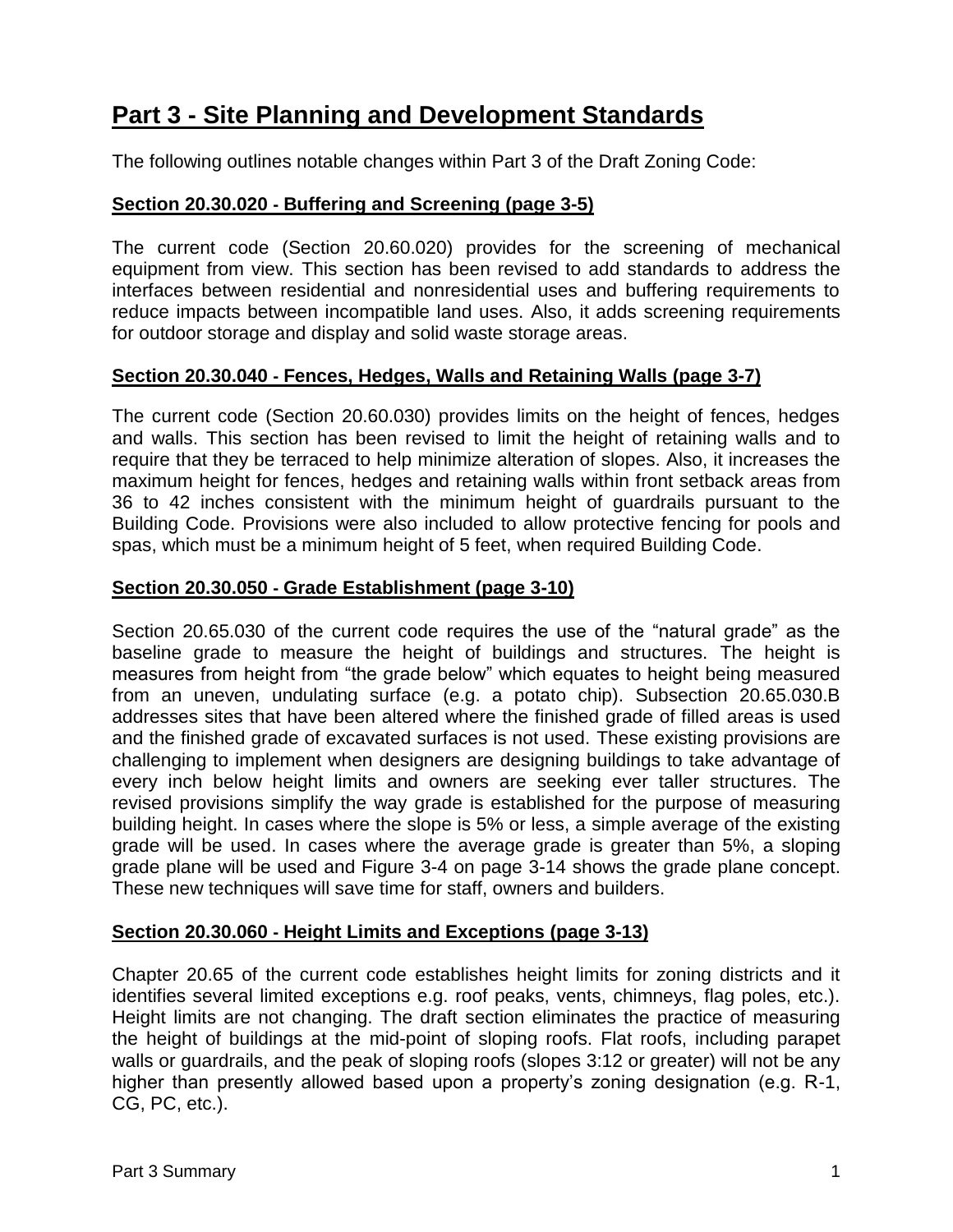#### **Section 20.30.070 - Outdoor Lighting (page 3-18)**

The current code regulates outdoor lighting for sports courts in residential districts, requires "adequate" lighting in certain circumstances and has few protections from excessive lighting. This section provides subjective outdoor lighting standards without specifying minimum or maximum levels. The draft provisions provide a more complete set of tools than the City presently has to avoid or reduce negative impacts of light and glare.

#### **Section 20.30.080 - Noise (page 3-19)**

The Zoning Code does not contain any noise standards as the City regulates noise by Title 10 (Offenses and Nuisances), specifically Chapter 10.26 (Community Noise Control) and Chapter 10.28 (Loud and Unreasonable Noise). The draft section adds provisions for the review of proposed projects to avoid or mitigate impacts, establishes thresholds of significance pursuant to the Noise Element and promotes compatibility between land uses. The proposed section is consistent with and augments the standards within Chapters 10.26.

#### **Section 20.30.100 - Public View Protection (page 3-21)**

The current code does not contain any specific regulations protecting public views. Public views are currently protected through the implementation of the California Environmental Quality Act only for discretionary projects. This section adds public view protection regulations to preserve visual resources and public views from identified public view points and corridors in accordance with General Plan polices under GP Goal NR 20.

#### **Section 20.30.110 - Setback Exceptions Regulations and Exceptions (page 3-22)**

The current code (Sections 20.60.020 & 20.60.030) contains an extensive list of allowed encroachments within required setback areas (e.g. fences, eves, architectural features, accessory structures, mechanical equipment, etc.). These current standards have been revised to provide clearer rules for the placement of accessory mechanical equipment, minor accessory structures, and to allow a broader range of minor structures that are commonly requested that are subordinate to primary residential and commercial uses to encroach into front yard setbacks. Examples are decorative caps for compliant walls, built-in barbeques and minor encroachments into all setbacks by subterranean walls and structural supports. Side yard encroachments have been revised to require a 36 inch wide clear path of travel on one side of new buildings for emergency personnel and a standard for clear access through front and side yards primary entrances to dwellings.

#### **Section 20.30.120 - Solid Waste and Recyclable Materials Storage (page 3-29)**

The current code (Section 20.60.090) provides for the inclusion of recycling areas within certain development projects. This section was updated to require solid waste and recyclable material storage areas in compliance with State law for both residential and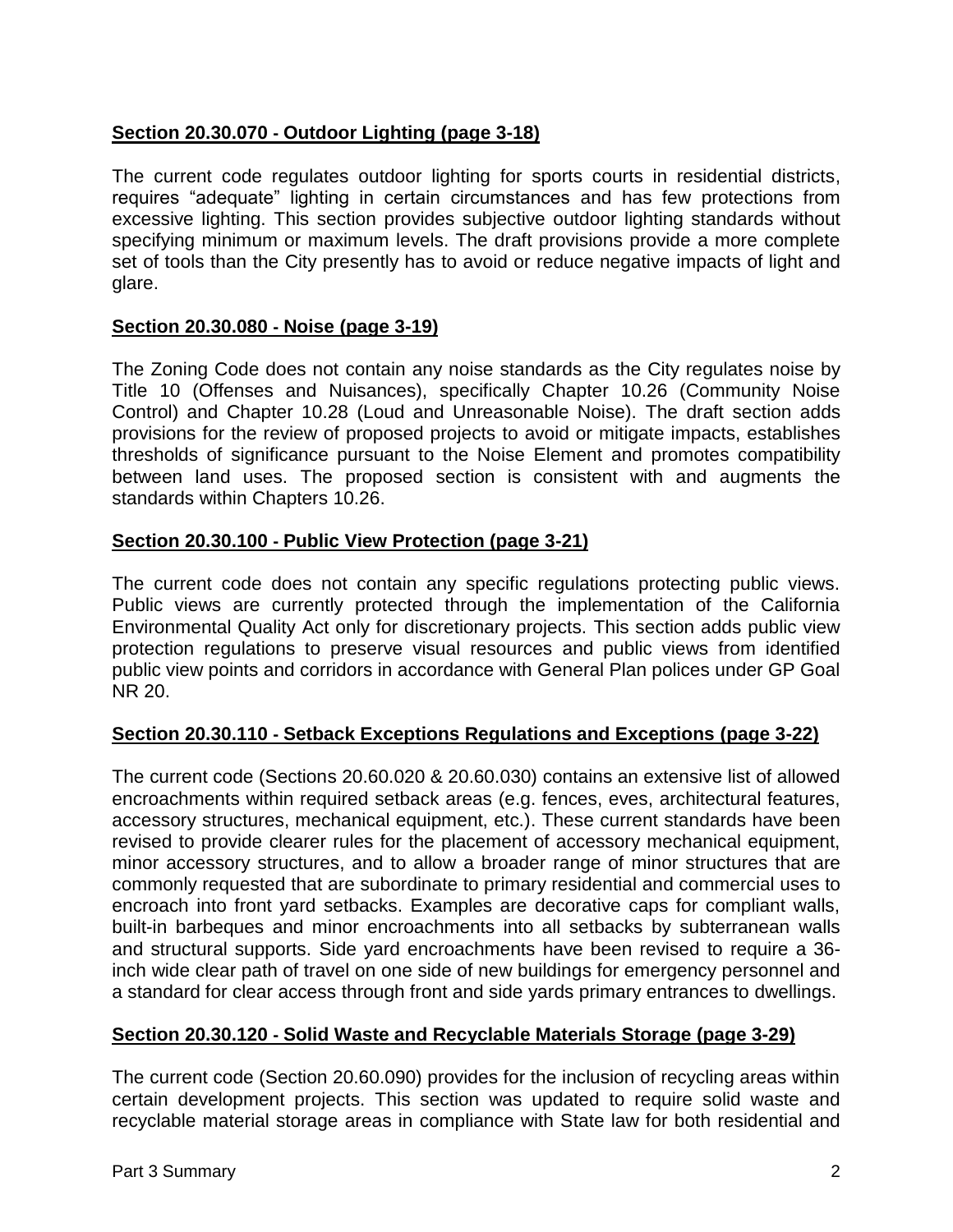commercial uses. The standards will ensure that adequate space is provided and trash storage areas are adequately screened.

#### **Section 20.30.130 - Traffic Visibility Area (page 3-32)**

The current code (Section 20.60.030) limits the height of fences, walls, uncovered accessory structures, and hedges to 36 inches in areas that could block a driver's visibility at driveways and corners. This section has been revised to provide additional safety visibility standards consistent with Public Works Traffic standards.

#### **Chapter 20.32 - Density Bonus (page 3-35)**

The current code does not implement State bonus density law. This section adds density bonus regulations consistent with State law to promote the City's goal to add affordable housing units to the housing stock.

#### **Chapter 20.34 - Conversion or Demolition of Affordable Housing (page 3-47)**

The current code (Chapter 20.86) implements the Mello Act (Government Code §65590) and it only applies to property within the Coastal Zone. This section has been revised, maintaining its consistency with State law, and adds standards to determine if providing affordable replacement units is feasible.

#### **Chapter 20.36 - Landscaping Standards (page 3-53)**

The current code does not provide landscape standards. This section adds landscape standards to enhance the appearance of development projects, reduce heat and glare, control soil erosion, conserve water, screen potentially incompatible land uses, preserve the integrity of neighborhoods, improve air quality, and improve pedestrian and vehicular traffic and safety.

#### **Chapter 20.38.40 - Nonconforming Uses and Structures (page 3-59)**

The current code (Chapter 20.62) regulates the alteration, expansion and elimination of nonconformities. The most notable change relates to additions to nonconforming residential structures (Section 20.38.040). Currently, additions of up to 25% of the floor area of residential structures are allowed by right provided they have the minimum number of parking spaces and if the addition complies with other standards. Additions above 25% and up to 50% require the approval of a modification permit. Additions above 50% and up to 75% require the approval of use permit by the Planning Director. The draft code would only allow conforming additions of up to 50% over a 10-year period by right provided that the minimum number of parking spaces are provided. Additions would be limited to 10% when the minimum number of parking spaces is not provided. The proposed code would eliminate a time consuming review process.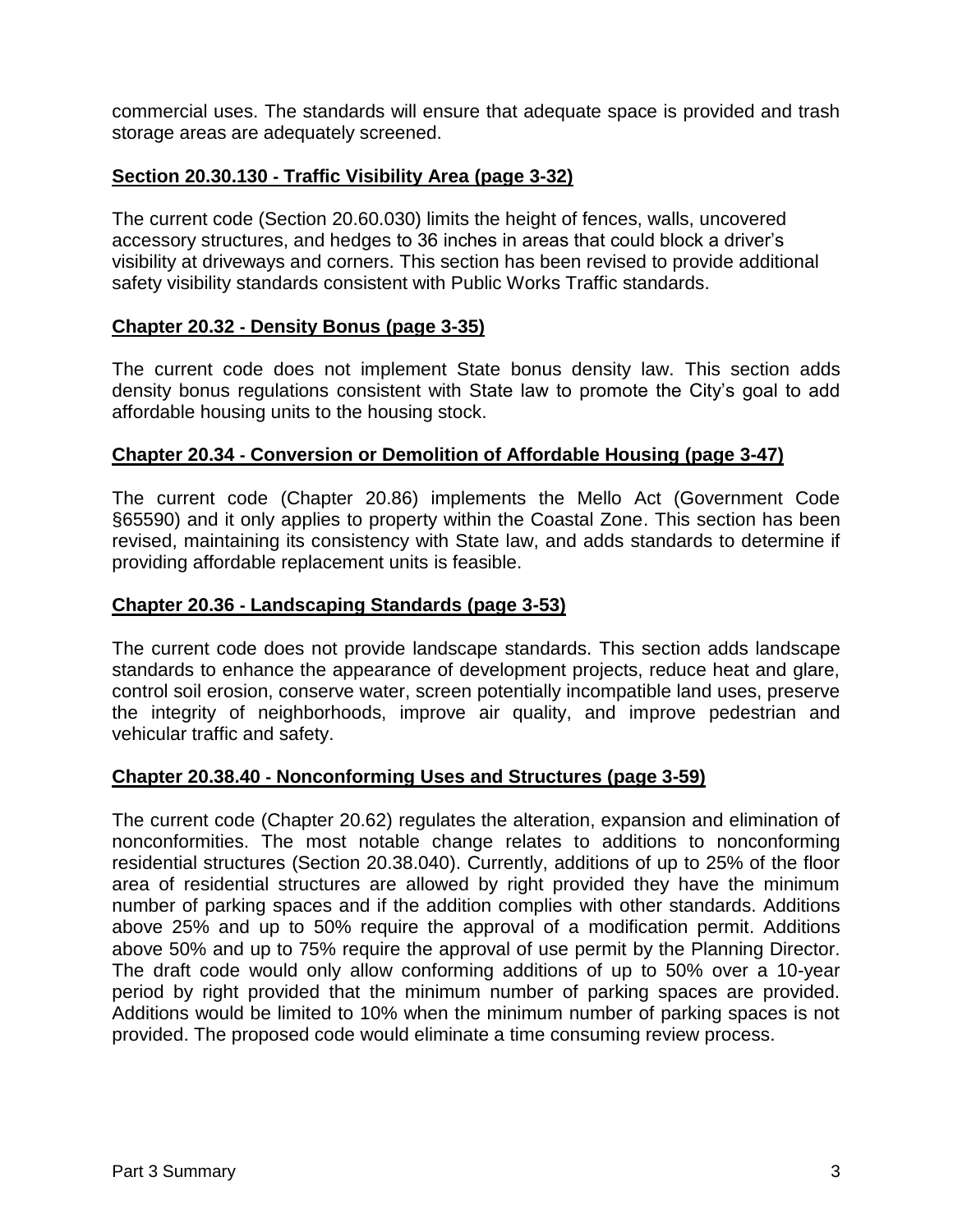#### **Chapter 20.40 - Off-Street Parking (page 3-73)**

The current code (Chapter 20.66) provides comprehensive standards for parking and when parking can be reduced or waived. For the first time, the draft code provides information on the dimensions of non-residential parking spaces in consistent with the current specifications administered by the Public Works Department. A new section (section 20.40.130) allows for an in-lieu fee authorized by the Planning Commission or City Council for parking reductions if an in-lieu fee amount is established by the City Council. Most required parking ratios were left unchanged; however, parking for single and two-unit dwellings not within existing Planned Communities will be changed as follows:

| Use                                                                        | <b>Current standard</b>                         | <b>Proposed standard</b>                                      |
|----------------------------------------------------------------------------|-------------------------------------------------|---------------------------------------------------------------|
| Single-Unit Dwellings                                                      | 2 spaces (1 space covered)                      | 2 garage spaces                                               |
| Single-Unit Dwellings (over<br>4,000 sf and on lots wider<br>than 30 feet) | 2 spaces (1 space covered)                      | 3 garage spaces                                               |
| <b>Two-Unit Dwellings</b>                                                  | 2 spaces per unit (1 space per<br>unit covered) | 2 spaces per unit (1 garage<br>space and 1 covered, per unit) |

#### **Chapter 20.46 - Transfer of Development Rights (page 3-145)**

The current code (Section 20.63.080) provides for the transfer of development intensity between sites that are no more than 1000 feet apart, subject to traffic analysis and findings. Traffic analysis remains necessary and the draft provisions clarify that the transfer of development intensity from one property to another must be within the same statistical area. A transfer form one statistical area to another would require a general plan amendment. The review authority has also been changed from the Planning Commission to the City Council.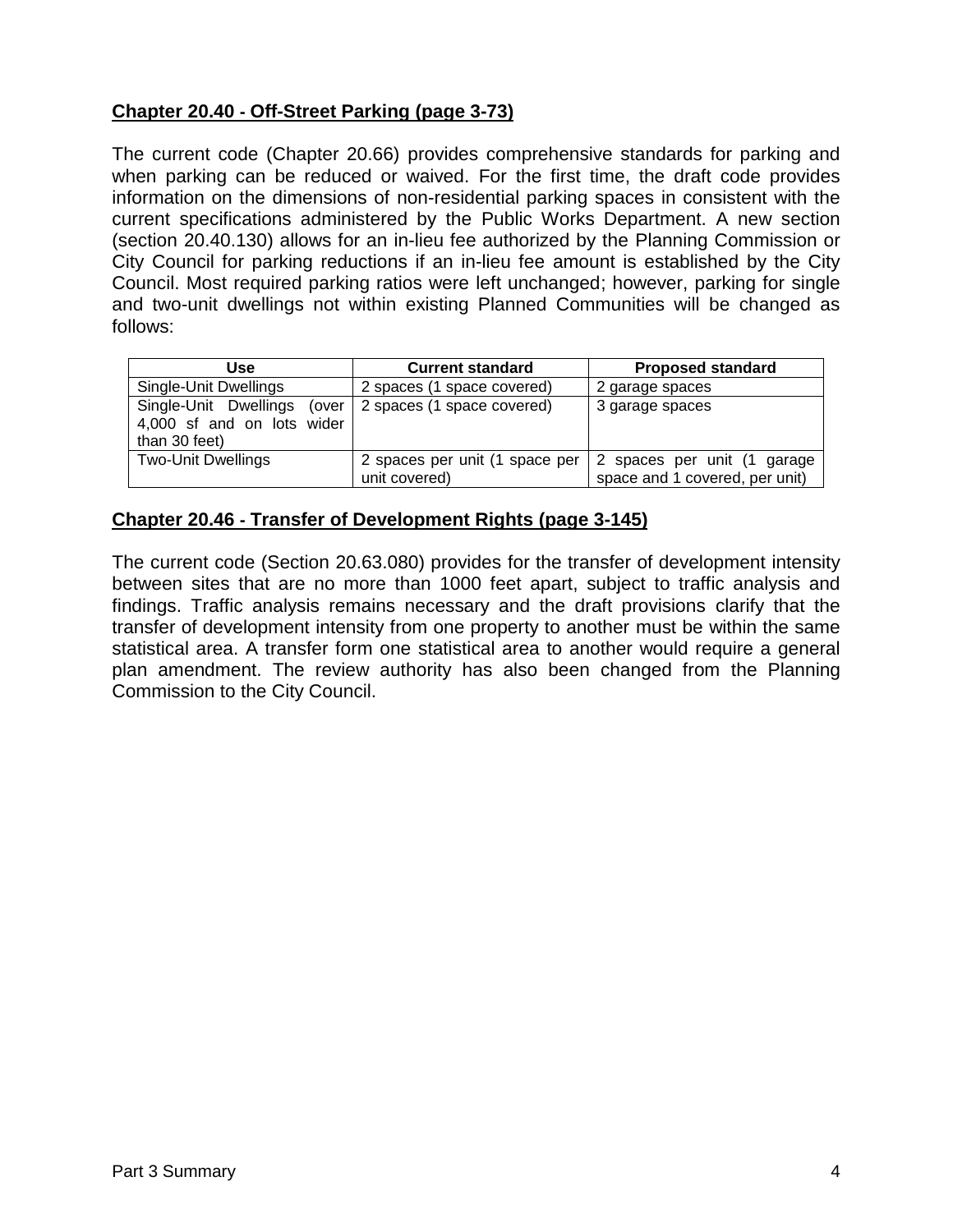## **Part 4 – Standards for Specific Purposes**

Part 4 (Standards for Specific Land Uses) replaces Part V (Special Land Use Regulations) of the existing Zoning Code. Currently Part V provides development standards and in some cases operational standards for 10 different uses: Automobile Service Stations, Oil Wells, Eating and Drinking Establishments, Residential Condominium Projects, Time Share Developments, Accessory Dwelling Units, Low and Moderate Income Housing within the Coastal Zone, Massage Establishments, Adult-Oriented Businesses, and Alcoholic Beverage Outlets. With the reorganization of the code, some of the existing Chapters remain although they have been updated and renamed. The provisions regarding low and moderate income housing within the coastal zone were relocated to Part 3. The Chapter on oil wells was deleted as it was duplicative of provisions within the City Charter. Several additional Sections have been added that have roots within other Parts of the current code.

#### **Section 20.48.030 - Alcohol Sales (page 4-4)**

Currently, the sale of alcohol requires a Use Permit and is subject to Chapter 20.89 (Alcoholic Beverage Outlets). The proposed code provides operational controls for all alcohol sales similar to the provisions within the current code (Chapter 20.89), but discretionary permits were moved to the allowed uses tables within Part 2 (Zoning Districts, Allowable Land Uses, and Zoning District Standards). The principal difference is that accessory alcohol sales at off-sale establishments where no more than 30% of the floor area is devoted to alcohol sales in most commercial zones would be allowed by right subject. Alcohol sales at off-sale establishments as a principal use would be subject to the Zoning Administrator's review of a Minor Use Permit (MUP). Additionally, alcohol sales at restaurants that are not open past 11:00PM would be subject to the Zoning Administrator's review rather than the Planning Commission.

#### **Section 20.48.040 - Animal Keeping (page 4-8)**

Currently, the Municipal Code provides regulations for animal keeping within Title 7 (Animals). Title 7 does not establish any specific limits on the number of animals one can keep at their home. The Zoning Code provides standards for animal keeping only for the R-A district (Section 20.10.020.G) due to its agricultural character. This new section establishes limits on the keeping of pets for all residential zones and incorporates existing limits and procedures for the keeping of domesticated livestock within the existing R-A zone.

#### **Section 20.48.040 - Animal Sales and Service (page 4-10)**

The current code does not provide comprehensive regulations and this section will provide standards for various animal sales and services establishments to protect adjacent residential uses from undesired secondary effects.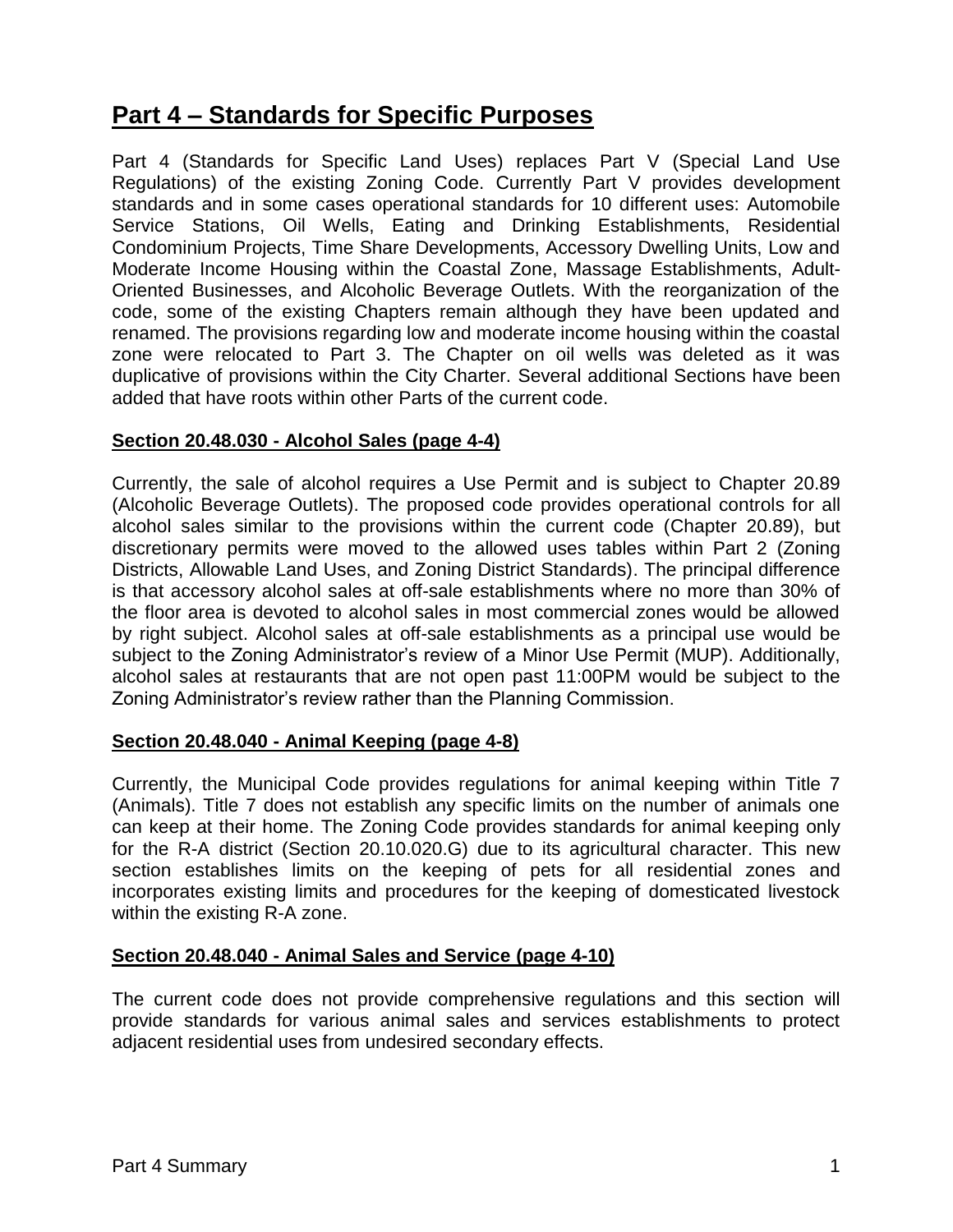#### **Section 20.48.070 - Day Care Facilities (Adult and Child) (page 4-12)**

The current code (Section 20.60.130) provides regulations only for child day care facilities. This section has been expanded to address adult day care and revised to be consistent with current state law. Many of the current provisions are being maintained to protect adjacent residential uses.

#### **Section 20.48.080 - Drive-Through and Drive-Up Facilities (page 4-13)**

The current code (Section 20.60.075) has been revised to provide enhanced standards to mitigate traffic, litter, and unsightliness.

#### **Section 20.48.090 - Eating and Drinking Establishments (page 4-14)**

The current code (Chapter 20.82) has been revised to create a regulatory system based on the type of establishment, its hours of operation, its operational characteristics and its proximity to residential districts. History show us that restaurants can become nuisances when they are close to residences, serve alcohol and have late hours. The Planning Commission will retain the review authority for CUPs for any bar or nightclub and restaurants that have late hours of operation (i.e. past 11:00PM). The Zoning Administrator would have the review authority for MUPs for establishments that close at or before 11:00PM or when the establishment is in close proximity to residential zones (i.e. within 500 feet). Some establishments would be permitted by right when they are not located within 500 feet of a residential district, do not keep late hours and if they don't serve alcohol. Revised operational standards and review criteria were also added to ensure that direct and secondary effects are adequately addressed, especially when late operating hours are requested. Standards for outdoor dining have been included without a separate permit and potential issues associated with outdoor dining can be reviewed on a project-by-project basis with either the MUP or CUP where applicable.

#### **Section 20.48.100 - Emergency Shelters (page 4-18)**

Currently, the Zoning Code does not contain provisions for emergency shelters and recent State law mandates that cities permit them. Emergency shelters in this context are shelters for the homeless and not disaster shelters. This section contains design and operational standards for emergency shelters in compliance with State law and they would be an allowed use in the AO and PI districts only.

#### **Section 20.48.130 - Mixed-Use Projects (page 4-22)**

The current code (Section 20.60.115) allows for extended hours of operation for businesses that are located within any zone where mixed-use development is allowed. Development standards for mixed-use projects are distributed within several existing specific plans and the "R" overlay. The new code consolidates these provisions and provides a balance between nonresidential uses and residential uses. All mixed-use projects also require review and approval of a Site Development Review (Section 20.52.080 page 5-33)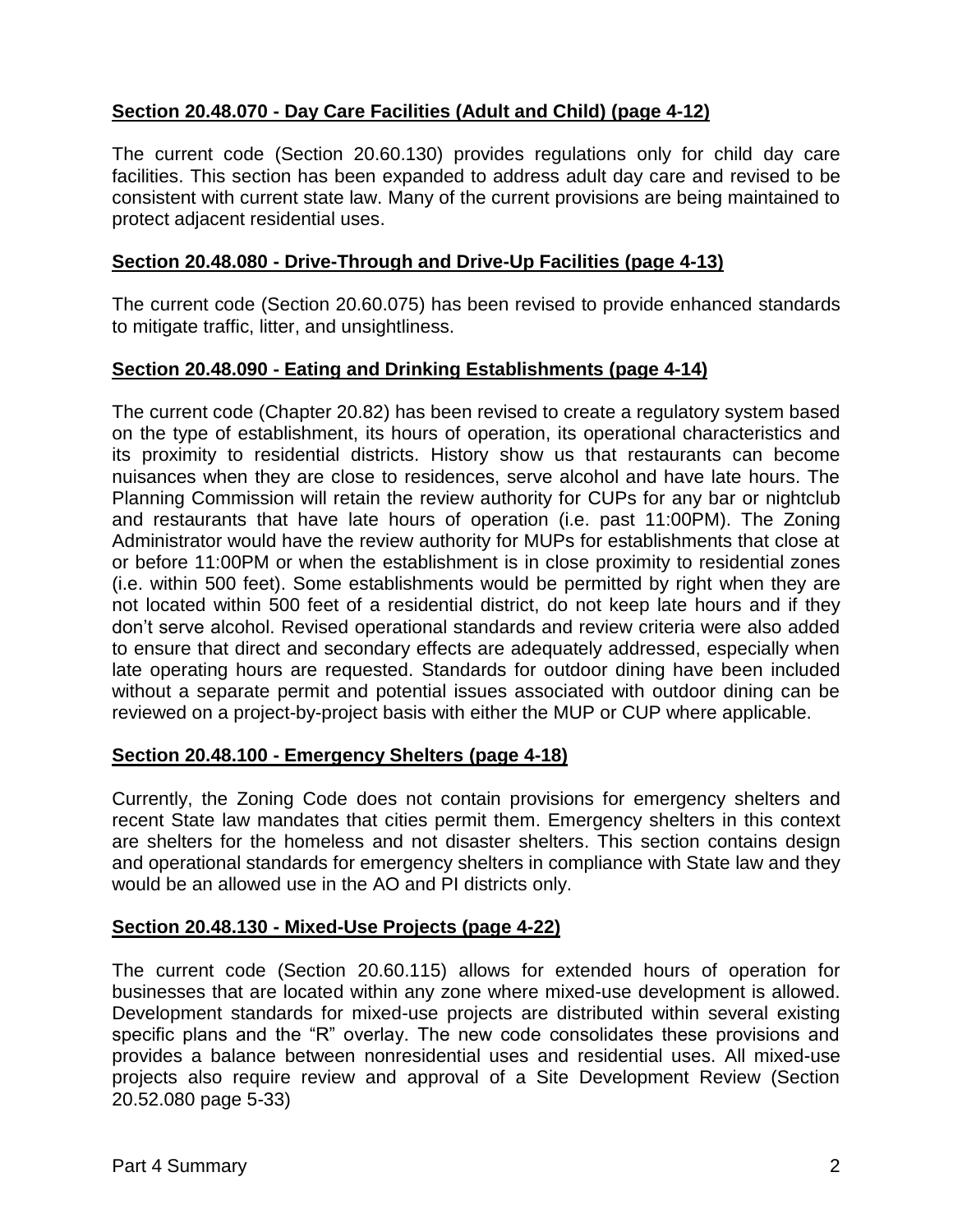#### **Section 20.48.140 - Outdoor Storage Display and Activities (page 4-24)**

The current code (Section 20.60.105) requires a Use Permit within the jurisdiction of the Planning Director for all outdoor storage and display. The proposed code eliminates the permit requirement in lieu of specific standards for the location and screening of outdoor storage and provides operational control for outdoor display of merchandise.

#### **Section 20.48.160 - Recycling Facilities (page 4-26)**

The current code does not provide regulations for recycling facilities and the proposed draft establishes standards for the siting and operation of small and large commercial facilities.

#### **Section 20.48.180 - Residential Development Standards (page 4-28)**

The existing floor area limit (FAL) standards and lot coverage provisions are being retained. A notable change that is addressed in Part 2 is that subterranean basements will not count towards the maximum FAL in zoning districts that utilize the FAL. Eliminating the floor area limit would have the effect of allowing people to build basements with full-height ceilings where typically they have to be less than 7 feet.

New standards that apply to R-1 and R-2 zoning districts include an open volume standard that replaces the current open space provision. This standard requires building modulation/articulation on the first or second floors and the standard does not specify where it is to be located. Areas must maintain certain minimum dimensions to satisfy the open volume standard (5 feet in depth from the wall on which it is located and 7.5 feet in height and open to the exterior on at least one side). Additionally, new third story step-backs and third story floor area limits are included to limit building mass. These standards will not apply residential lots that are currently subject to lot coverage limits and those in Planned Communities, as sufficient open space is provided by existing lot coverage limits that are not changing. Additionally, these new standards are not being proposed to apply to narrow lots (25 feet wide or less) that are zoned R-2 as applying these standards to these narrow lots would affect their property rights.

Also included in this section are the design criteria from the 2007 Single and Two-family Design Ordinance in order to implement General Plan design polices. These standards will apply in all residential districts, including Planned Communities.

#### **Design criteria.**

**a. Walls.** Long unarticulated exterior walls are discouraged on all structures. The visual massing of a building should be reduced by incorporating appropriate design elements; including variation in the wall plane, building modulation, openings, recesses, vertical elements, varied textures, and design accents (e.g. moldings, pilasters, etc.). Front facades shall include windows.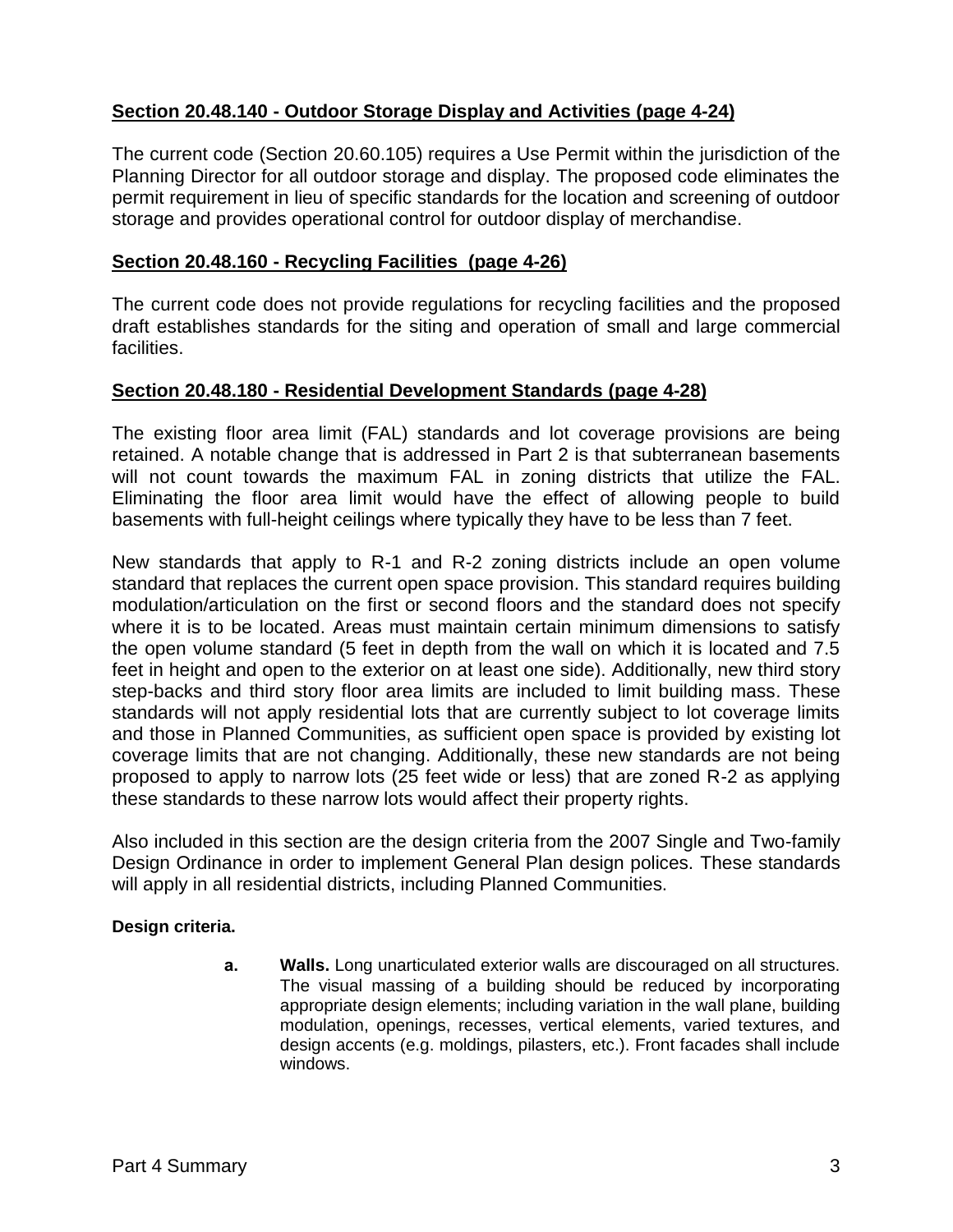- **b. Upper floors.** Portions of upper floors should be set back in order to scale down facades that face the street, common open space, and adjacent residential structures. Upper story setbacks are recommended either as full length "stepbacks" or partial indentations for upper story balconies, decks, and/or aesthetic setbacks.
- **c. Architectural treatment.** Architectural treatment of all elevations visible from public places, including alleys, is encouraged. Treatments may include window treatments, cornices, siding, eaves, and other architectural features.
- **d. Front facade.** Where the neighborhood pattern is for the primary entrance to face the street, the primary entry and windows should be the dominant elements of the front facade. Primary entrances should face the street with a clear, connecting path to the public sidewalk or street. Alternatively, entry elements may be visible from the street without the door necessarily facing the street.
- **e. Main entrance.** The main dwelling entrance should be clearly articulated through the use of architectural detailing.

#### **Section 20.48.220 - Time Share Facilities (page 4-41)**

Current provisions are within Chapter 20.84 and the standards were updated to address operational plans. The requirement for all time share developments to obtain Development Agreements remains unchanged.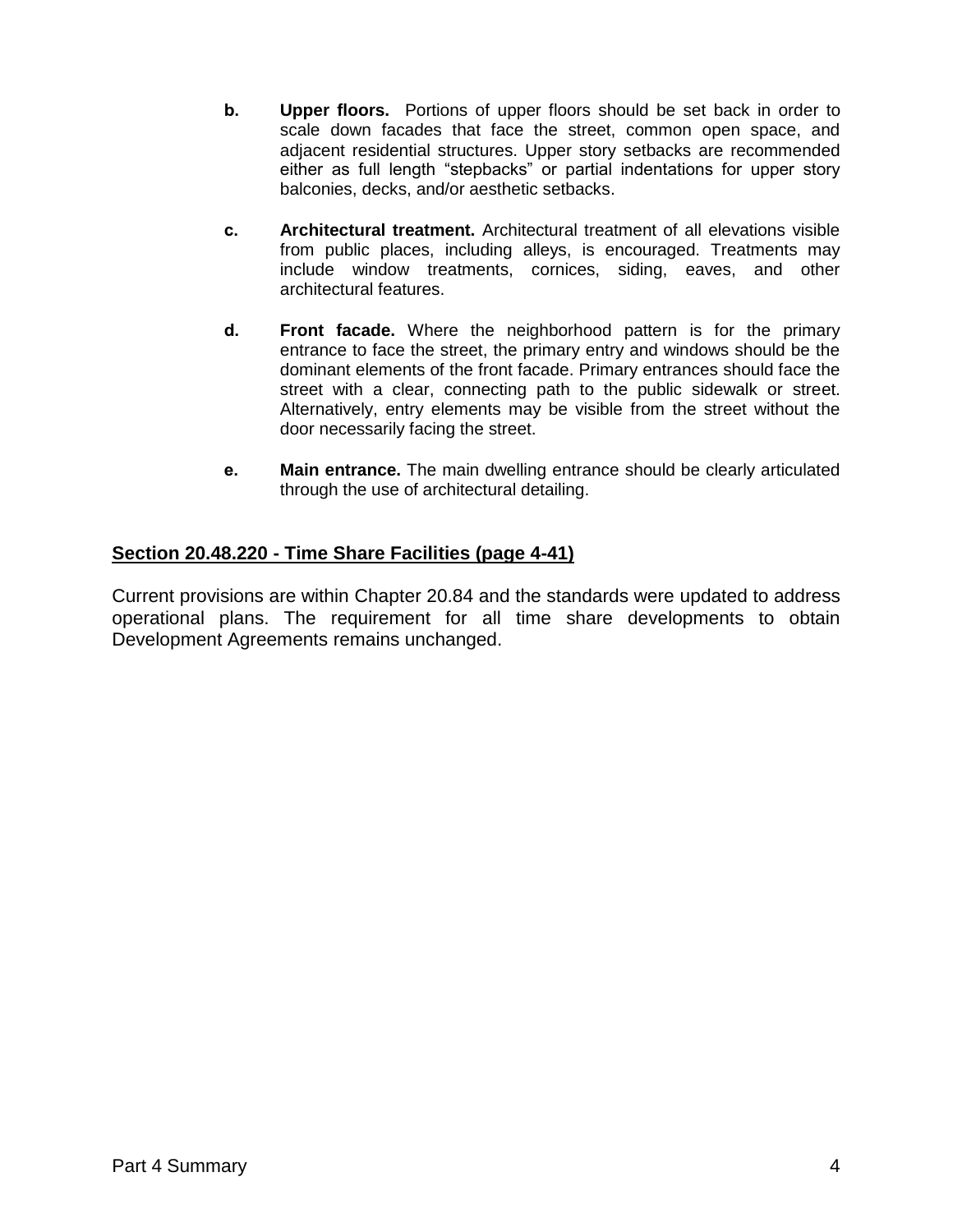## **Part 5 – Planning Permit Procedures**

Part 5 includes the requirements related to planning permit application filing, processing and review procedures. The sections discussed below represent those that have been notably revised when compared to the current code.

#### **Section - 20.52.020 Conditional Use Permits and Minor Use Permits (page 5-9)**

Use Permits (UP), current code Chapter 20.91, have been renamed Conditional Use Permits (CUP). The review authority remains the Planning Commission and the review process is essentially unchanged. Use Permit/Planning Director, also found in Chapter 20.91 of the current code, was eliminated and a minor use permit (MUP) process was added. The MUP process has a required public hearing where the existing PD/UP does not require a public hearing. The review authority for MUP's is the Zoning Administrator.

The findings for CUP's and MUP's in the draft code remain essentially the same except for the addition of the following finding:

4. The site is physically suitable in terms of design, location, shape, size, operating characteristics, and the provision of public and emergency vehicle (e.g., fire and medical) access and public services and utilities;

#### **Section 20.52.040 - Limited Term Permits (page 5-16)**

This section replaces section 20.60.015 Temporary Structure and Uses of the current code. The section has been significantly revised to provide a clear process, findings for approval and standard conditions of approval for temporary structure and uses. The revised standards specify those temporary uses permitted by right (e.g. Christmas tree lots, work trailers associated with a valid building permit) and those that require ZA approval without a public hearing (90 days or less) and those that require a public hearing (90 days or more). When a use or structure is not allowed by right, the review authority has been changed from the Planning Director to the Zoning Administrator.

#### **Section 20.52.050 - Modification Permits (page 5-21)**

The draft code revises Chapter 20.93 (Modification Permits) of the current code by limiting some modification requests (e.g. fence height, setback encroachments) to a maximum 10% deviation from the standard. The existing provisions do not have a cap. The review authority for modification permits remain with the Zoning Administrator. Any request for a greater modification than 10% for the identified standards would require a request and approval of a variance.

#### **Section 20.52.060 - Planned Development Permits (page 5-24)**

The Planned Development Permit chapter is a new process that is intended to provide a method whereby land may be developed or redeveloped as a unified site resulting in better design than what would be possible by using the standard regulations. This process and associated findings were drafted provide flexibility for infill development or re-developed on unusually shaped lots or lots that are otherwise constrained. This new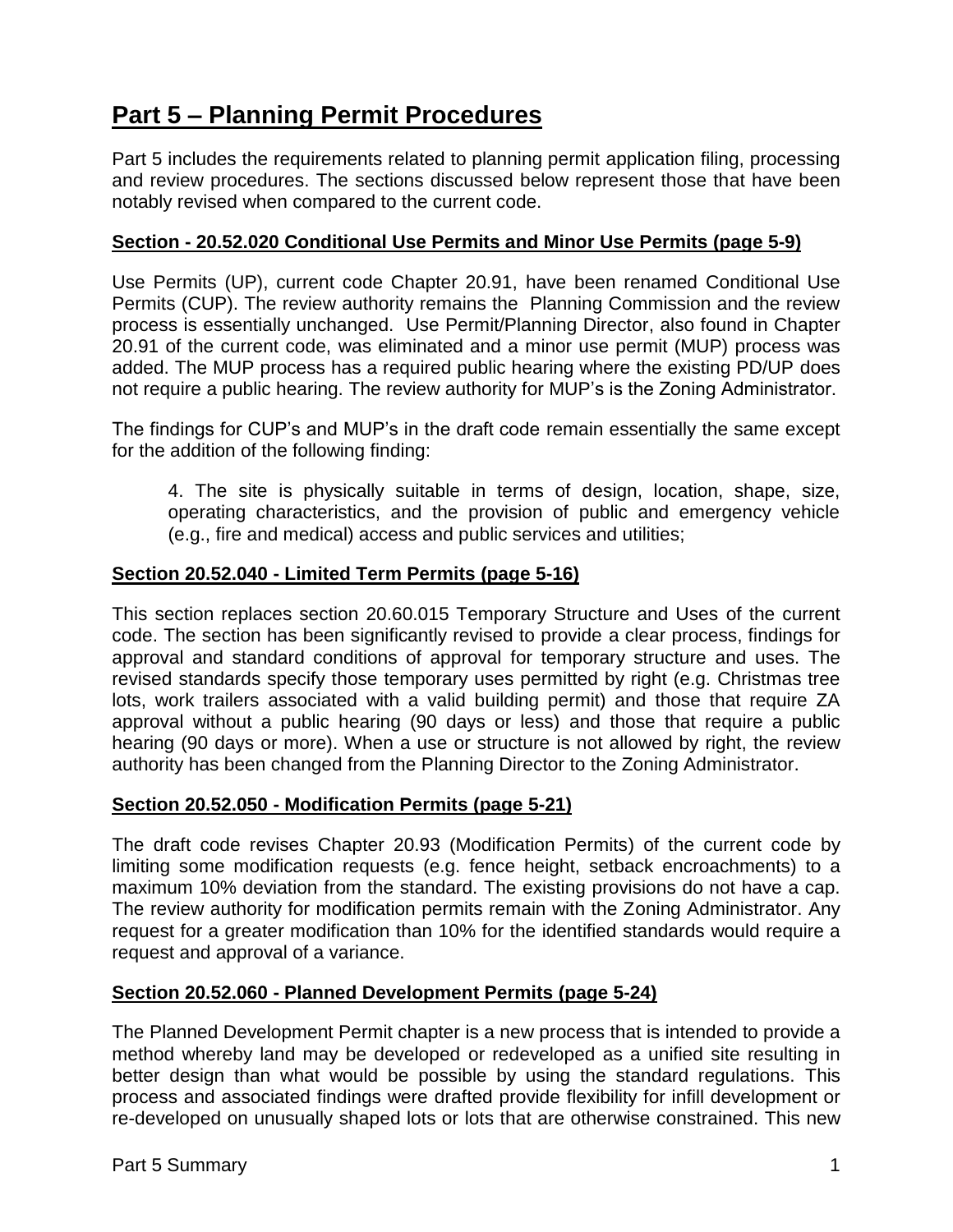process would allow for the review of a single permit and single set findings rather than a request for multiple modification permits or variances or using the Planned Community designation for developments that don't warrant use of the PC process due to their limited size.

#### **Section 20.52.070 - Reasonable Accommodations (page 5-26)**

In Chapter 20.98 of the current code, it is unclear as to which body has review authority when another discretionary permit is applied for concurrently with a request for reasonable accommodation. Therefore, the provisions have been revised to clarify review authority when a reasonable accommodation application is filed concurrently with another discretionary application. The revised regulations indicate that the request for reasonable accommodation shall be heard with any associated discretionary permit when they are applied for concurrently.

#### **Section 20.52.080 - Site Development Reviews (page 5-31)**

This section significantly revises the Chapter 20.92 (Site Plan Review) of the current code by expanding the applicability and providing more guidance for review. The new provisions provide a process for the comprehensive review of some development projects not otherwise subject to discretionary review to ensure compliance with the zoning code, general plan polices and site design criteria. Review authority rests with the Zoning Administrator or Planning Commission, as specified by Table 5-2 on page 5- 34.

#### **Section 20.52.100 - Zoning Clearances (page 5-37)**

The draft code adds a Zoning Clearance process that provides a procedure to verify that proposed developments, uses or projects comply with the list of uses and development standards for the applicable zoning district. All zoning clearances are ministerial. Examples of zoning clearances are Planning Department approval of a building permit or sign-off on a business license.

#### **Chapter 20.58 - Specific Plan Procedures (page 5-51)**

This chapter revises the Specific Plan procedures found in Chapter 20.40 of the current code to provide a process for preparing, processing, reviewing, adopting, and amending specific plans in compliance with Government Code Section 65450 et seq.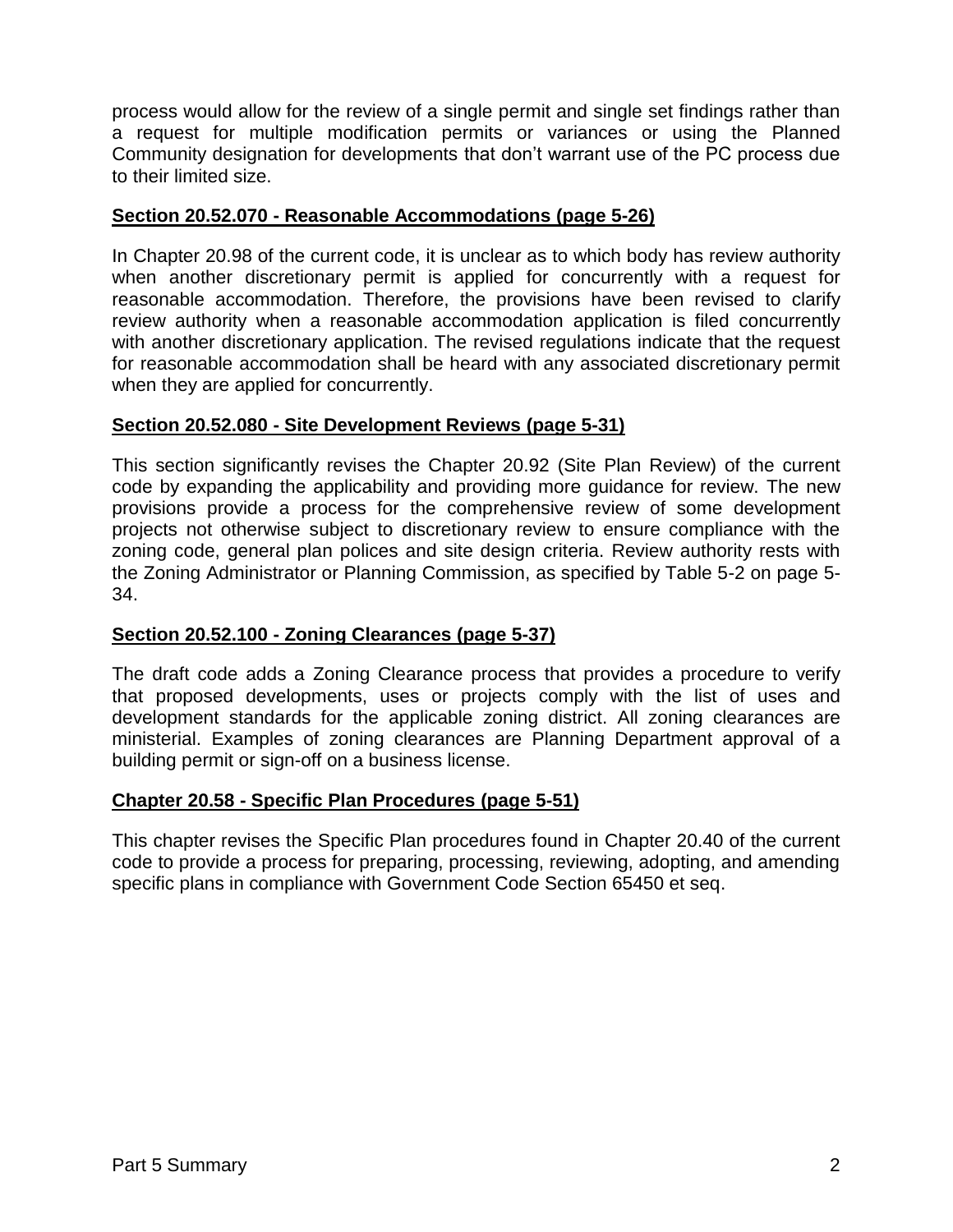## **Part 6 – Zoning Code Administration (page 6-1)**

Part 6 of the zoning code describes the authority and responsibility for code administration. Also included are the procedural requirements for public hearings, appeals, code amendments and code enforcement. These regulations are located in Part 6 of the current code. The notable change in the draft Part 6 is that the public hearing requirements for discretionary permits have been consolidated into one chapter whereas the current code describes the hearing process in each individual discretionary permit chapter. Otherwise, the review authority, hearing processes, appeal procedure and code enforcement regulations remain essentially unchanged.

## **Part 7 – Definitions (page 7-1)**

Part 7 includes all definitions of terms that are technical or specialized, or that may not reflect common usage. Included are the definitions of the land uses found in land use tables located in Part 2. The current code separates the definitions (Chapter 20.03) from the land uses classifications (Chapter 20.05). The combining of all terms in one location will help reduce instances where a term or land use description is overlooked because the wrong list was consulted. Land use definitions are identified by the term, "(Land Use)" following the entry. For example "Hedge" is a definition and "Hospital" is a land use definition:

**Hedge.** A group of shrubs or trees planted in a line or in groups forming a compact, dense, barrier that protects, shields, separates, or demarcates an area from view. For purposes of this definition, a shrub is a perennial woody plant smaller than a tree, having multiple permanent stems branching from or near the base and lacking a single trunk; a bush. See "Fence."

**Hospital (Land Use).** An establishment that provides medical, surgical, psychiatric, or emergency medical services to sick or injured persons, on an inpatient or outpatient basis. Includes facilities for training, research, and administrative services for patients and employees. May include accessory pharmacy uses and food service uses. Does not include walk-in clinics ("Emergency Health Facilities").